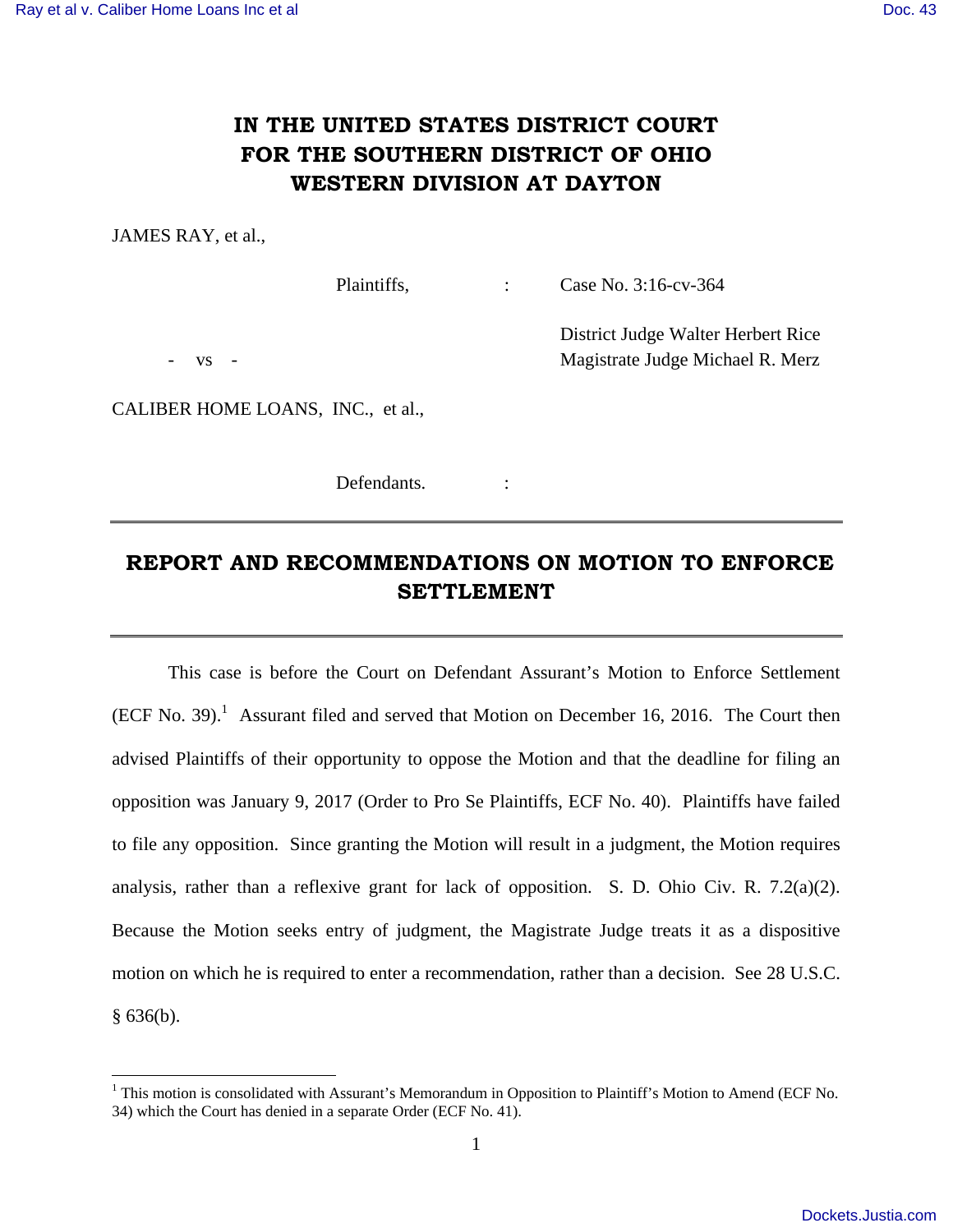Plaintiffs sued Assurant along with Nationstar Mortgage LLC and Caliber Home Loans, Inc., regarding property at 41 North Pleasant Street in Enon, Ohio. The claim made against Assurant was that, having been hired by Caliber to inspect damage at this property, Assurant failed to do so properly (Complaint, ECF No. 2, ¶ 15). After answering the Complaint, Assurant shows through the Declaration of its attorney, Peter J. Georgiton, that it entered into settlement negotiations with Plaintiffs and offered to pay them \$1,223.00 to settle their claims, contingent on making the settlement check jointly payable to Plaintiffs and Caliber Homes, release of all claims, and dismissal of Assurant with prejudice. On October 21, 2016, Plaintiff Patricia Ray accepted that offer on behalf of Plaintiffs. Defendants' counsel sent a settlement agreement and followed up several times, but has received no further response from Plaintiffs.

Federal courts have authority to compel enforcement of an agreed settlement in summary fashion, whether or not written. *Bowater North American Corp. v. Murray Machinery, Inc.*, 773 F.2d 71 (6th Cir. 1985); *Aro Corp. v. Allied Witan Co.*, 531 F.2d 1368 (6<sup>th</sup> Cir. 1976). If there is a factual dispute about the content of the settlement, an evidentiary hearing must be held to determine what those terms are. *Kukla v. National Distillers Products Co.*, 483 F.2d 619 (6th Cir. 1973). But here the Plaintiffs have not responded in any way to raise a question of fact about whether they agreed to a settlement.

> A settlement agreement is a type of contract and is therefore governed by contract law. *Bamerilease Capital Corp. v. Nearburg*, 958 F.2d 150, 152 (6th Cir. 1992). "Questions of contract interpretation are generally considered questions of law subject to *de novo* review." *Golden v. Kelsey-Hayes Co.*, 73 F.3d 648, 653 (6th Cir. 1996). "[W]e review the district court's decision to grant a motion to enforce the settlement . . . for abuse of discretion," after reviewing "for clear error the district court's factual determination that the parties had agreed to settlement terms." *Re/Max Int'l, Inc. v. Realty One, Inc.,* 271 F.3d 633, 645 (6th Cir. 2001).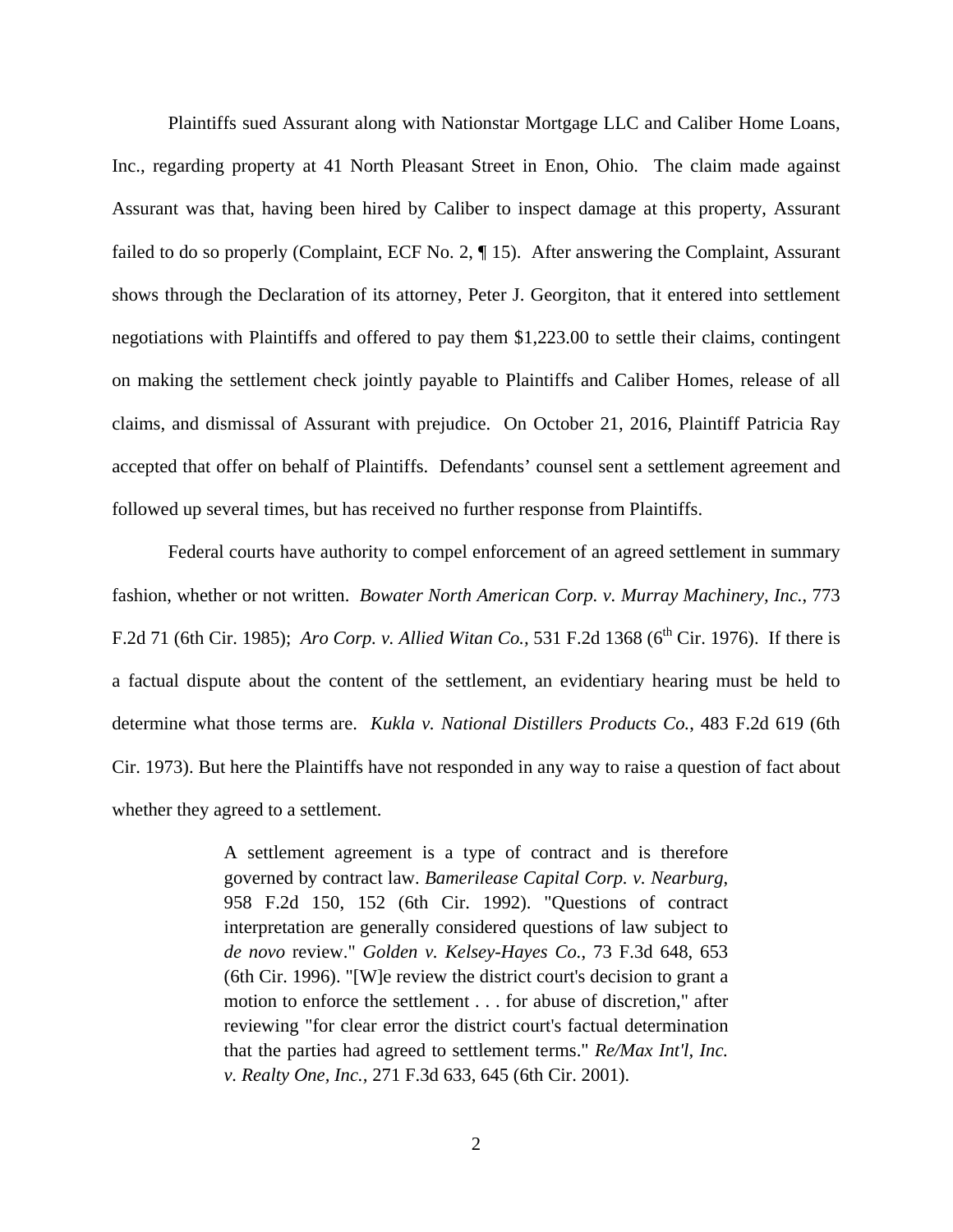*Neely v. Good Samaritan Hosp.*, 2009 U.S. App. LEXIS 17060 (6<sup>th</sup> Cir. Ohio 2009).

 Upon Assurant's unopposed motion to enforce, it is hereby respectfully recommended that the Court enter judgment enforcing the settlement as follows:

(1) Directing Assurant to pay Plaintiffs, in the amount of \$1223.00, in a check made jointly payable to Plaintiffs and Defendant Caliber Home Loans, Inc. The Order should also note that the payment may be made by Assurant's affiliate, Standard Guaranty.

(2) Dismissing Plaintiffs' claims against Assurant, Inc., in the above-captioned action with prejudice.

(3) Releasing Assurant, Inc., and Standard Guaranty from any claims Plaintiffs may have against them.

 Because Plaintiffs' claim against Assurant is the sole remaining claim in the case, the Court should make its enforcement order part of a judgment that is final under Fed. R. Civ. P. 54.

January 10, 2017.

 s/ *Michael R. Merz* United States Magistrate Judge

## **NOTICE REGARDING OBJECTIONS**

Pursuant to Fed. R. Civ. P. 72(b), any party may serve and file specific, written objections to the proposed findings and recommendations within fourteen days after being served with this Report and Recommendations. Pursuant to Fed. R. Civ. P. 6(d), this period is extended to seventeen days because this Report is being served by mail. .Such objections shall specify the portions of the Report objected to and shall be accompanied by a memorandum of law in support of the objections. If the Report and Recommendations are based in whole or in part upon matters occurring of record at an oral hearing, the objecting party shall promptly arrange for the transcription of the record, or such portions of it as all parties may agree upon or the Magistrate Judge deems sufficient, unless the assigned District Judge otherwise directs. A party may respond to another party's objections within fourteen days after being served with a copy thereof. Failure to make objections in accordance with this procedure may forfeit rights on appeal. *See*